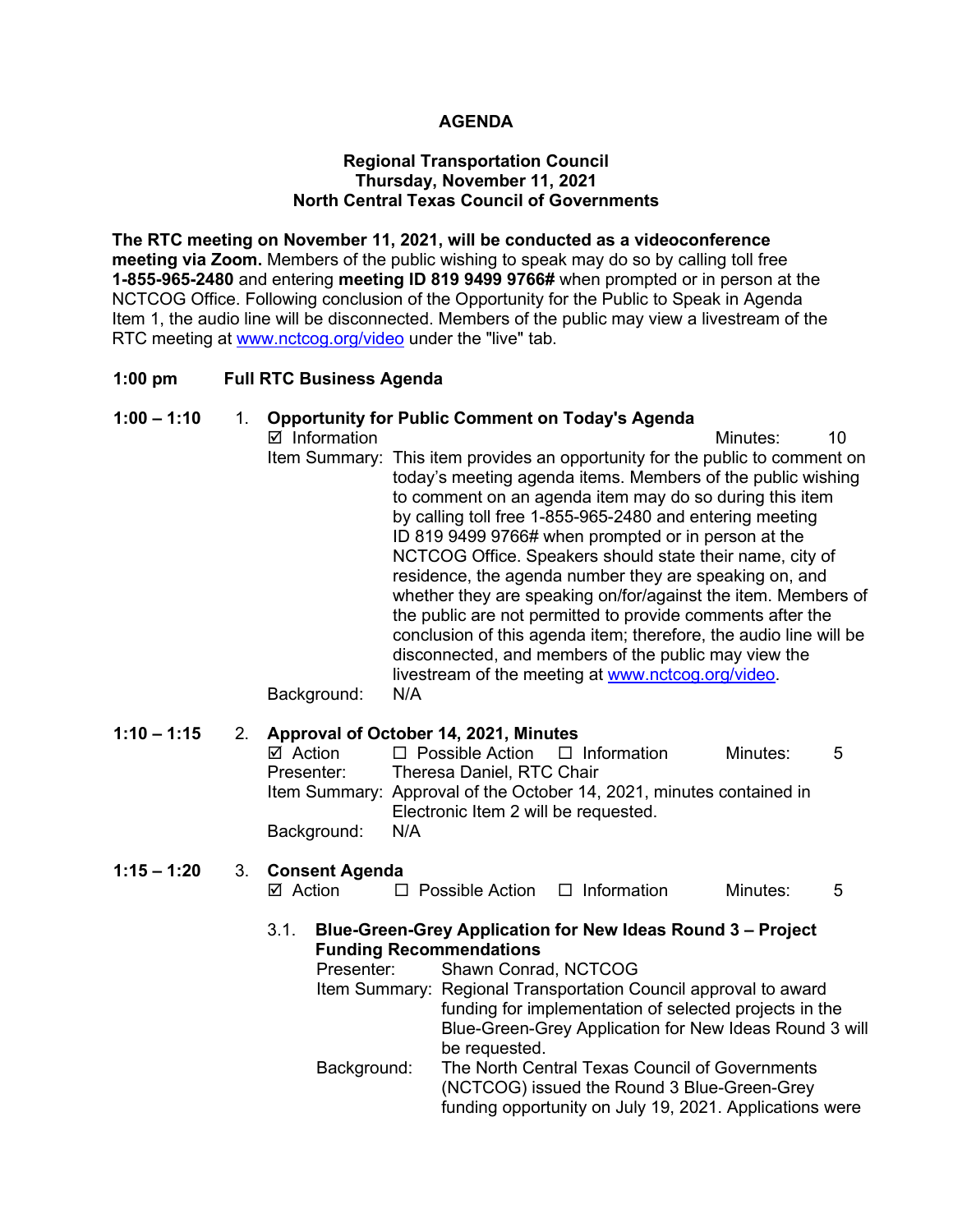due on August 13, 2021. Eligible projects are within the 12-county Metropolitan Planning Area and incorporate three elements – Blue (water), Green (environment), and Grey (transportation infrastructure). The goal of the Blue-Green-Grey program is to support innovative pilot projects that provide resources for cities and organizations to replicate these ideas throughout the metroplex. Eligible applicants include teams of individuals, private firms, educational facilities, and governmental agencies. The maximum award is \$75,000. A project evaluation committee reviewed the nine applications received and has selected three projects for funding recommendation.

NCTCOG will seek approval to proceed with awards for implementation of projects awarded through the 2021 Blue-Green-Grey Application for New Ideas Round 3. Electronic Item 3.1.1 provides additional information on application scoring. Electronic Item 3.1.2 reflects NCTCOG staff award recommendations.

Performance Measure(s) Addressed: Administrative

#### **1:20 – 1:35** 4. **Orientation to Agenda/Director of Transportation Report**

 $\Box$  Action  $\Box$  Possible Action  $\Box$  Information Minutes: 15 Presenter: Michael Morris, NCTCOG

- 1. Air North Texas Partner Awards (Whitney Vandiver)
- 2. Chair Daniel Requesting Options for In-person Meeting on December 9, 2021
- 3. Regional Transpiration Council (RTC) Member Orientation, December 9, 2021, 10:30 am-11:30 am
- 4. Recent Director Efforts:
	- World Cup 2026
	- Greater Dallas Planning Council
	- Texas Department of Transportation (TxDOT) Statewide Safety Task **Force**
	- Status of Rebuilding American Infrastructure with Sustainability and Equity (RAISE) Grants Submitted by RTC/TxDOT
- 5. Safety Vest for RTC Members
- 6. House Transportation Committee-Interim Charge Submissions
- 7. Fixing America's Surface Transportation (FAST) Act Extended Through December 3, 2021
- 8. Electric Vehicle Manufacturing Facility in the Region
- 9. Auto Occupancy/High-Occupancy Vehicle Quarterly Subsidy Report (Electronic Item 4.1)
- 10. Crash Responder Safety Week: November 8-14, 2021
- 11. Dallas-Fort Worth Clean Cities Events [\(https://www.dfwcleancities.org/events\)](https://www.dfwcleancities.org/events)
- 12. Air Quality Funding Opportunities for Vehicles [\(https://www.nctcog.org/trans/quality/air/funding-and-resources\)](https://www.nctcog.org/trans/quality/air/funding-and-resources)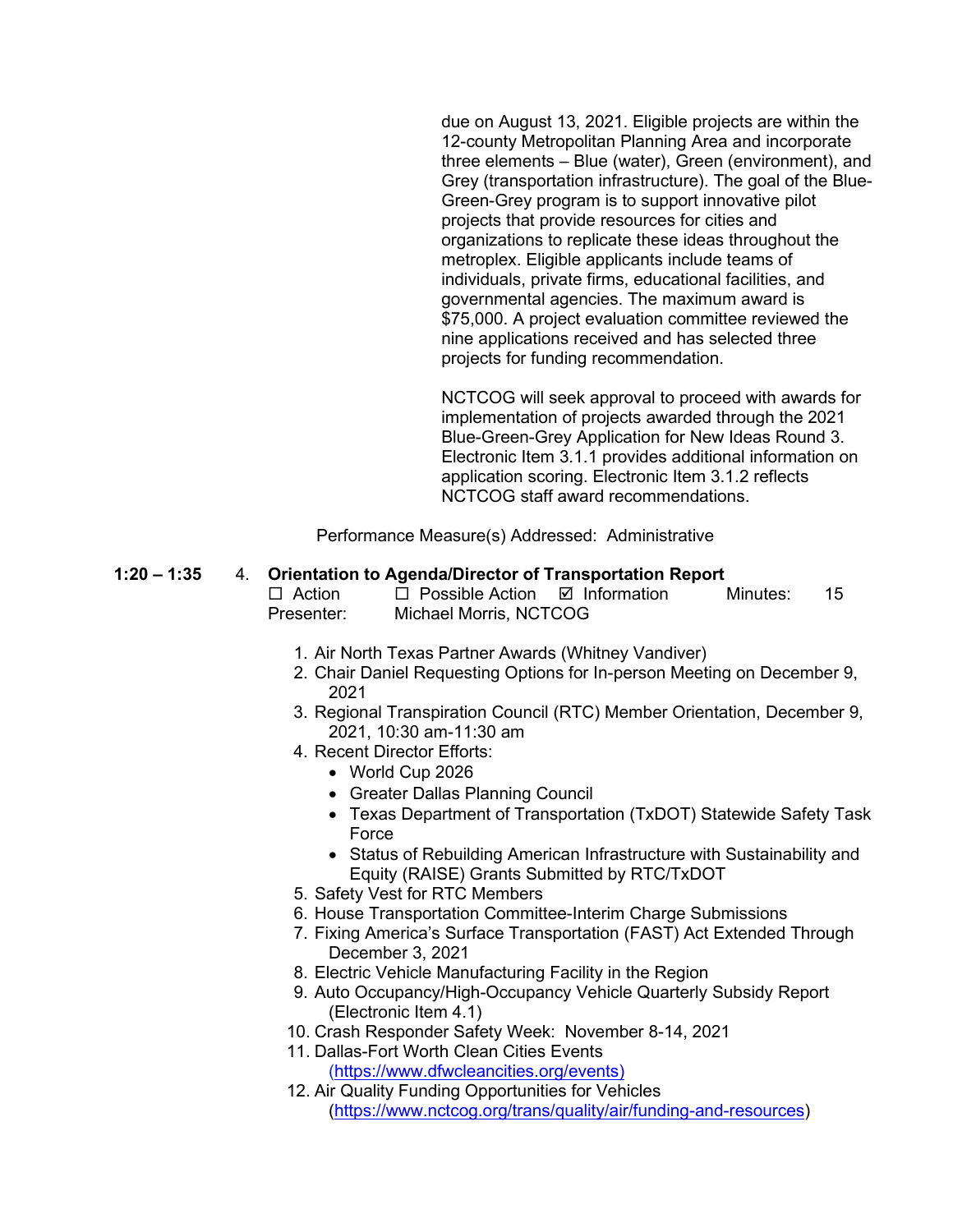- 13. Status Report on Texas Volkswagen Environmental Mitigation Program Funding (Electronic Item 4.2)
- 14. Status Report on Ozone (Electronic Item 4.3)
- 15. Monthly Know Before You Fly Your Drone Workshops check [\(https://www.northtexasuas.com/UAS-Taskforce#Workshops\)](https://www.northtexasuas.com/UAS-Taskforce#Workshops)
- 16. October Public Meeting Minutes (Electronic Item 4.4)
- 17. Public Comment Report (Electronic Item 4.5)
- 18. Recent Correspondence (Electronic Item 4.6)
- 19. Recent News Articles (Electronic Item 4.7)
- 20. Recent Press Releases (Electronic Item 4.8)

# **1:35 – 1:40** 5. **Endorsement of Economic Development Grant Opportunity Project Applications**<br>☑ Action

 $\Box$  Possible Action  $\Box$  Information Minutes: 5 Presenter: Michael Morris, NCTCOG Item Summary: Staff requests endorsement of project applications submitted as part of the American Rescue Plan Act (ARPA) funding opportunities through the Economic Development Administration (EDA) Build Back Better Regional Challenge (BBBRC). Background: As part of the American Rescue Plan Act, authorized in March 2021 to support the nation's response and recovery from the impacts of the COVID-19 pandemic, the Economic Development Administration was allocated \$3 billion in supplemental funding to assist communities in their efforts to build back better by accelerating the economic recovery and building local economies that will be resilient to future economic shocks. In July 2021, the EDA announced it would make the funding appropriation available through a series of six innovative challenges organized as discretionary grant opportunities.

> The North Central Texas Council of Governments (NCTCOG) committed to serve as a coalition member for the following three applications submitted for the BBBRC Phase One competition.

- North Texas Information Technology Workforce Collaborative, submitted and led by Southern Methodist University (SMU), including a project cluster called Creating Equitable Opportunities in Automated Vehicle Freight Applications led by NCTCOG and one of eight total project clusters to comprise SMU's application.
- Becoming a Global Hydrogen Hub, submitted and led by Center for Houston's Future, including a project to add a hydrogen fuel station to the Interstate Highway 45 corridor that will be supported by NCTCOG as a partner within the application.
- Lead the Transition of Freight Transportation in the Texas Triangle Through Advanced Technologies and Innovative Policies on Equity and Sustainability, submitted and led by the University of Texas at Arlington, including a project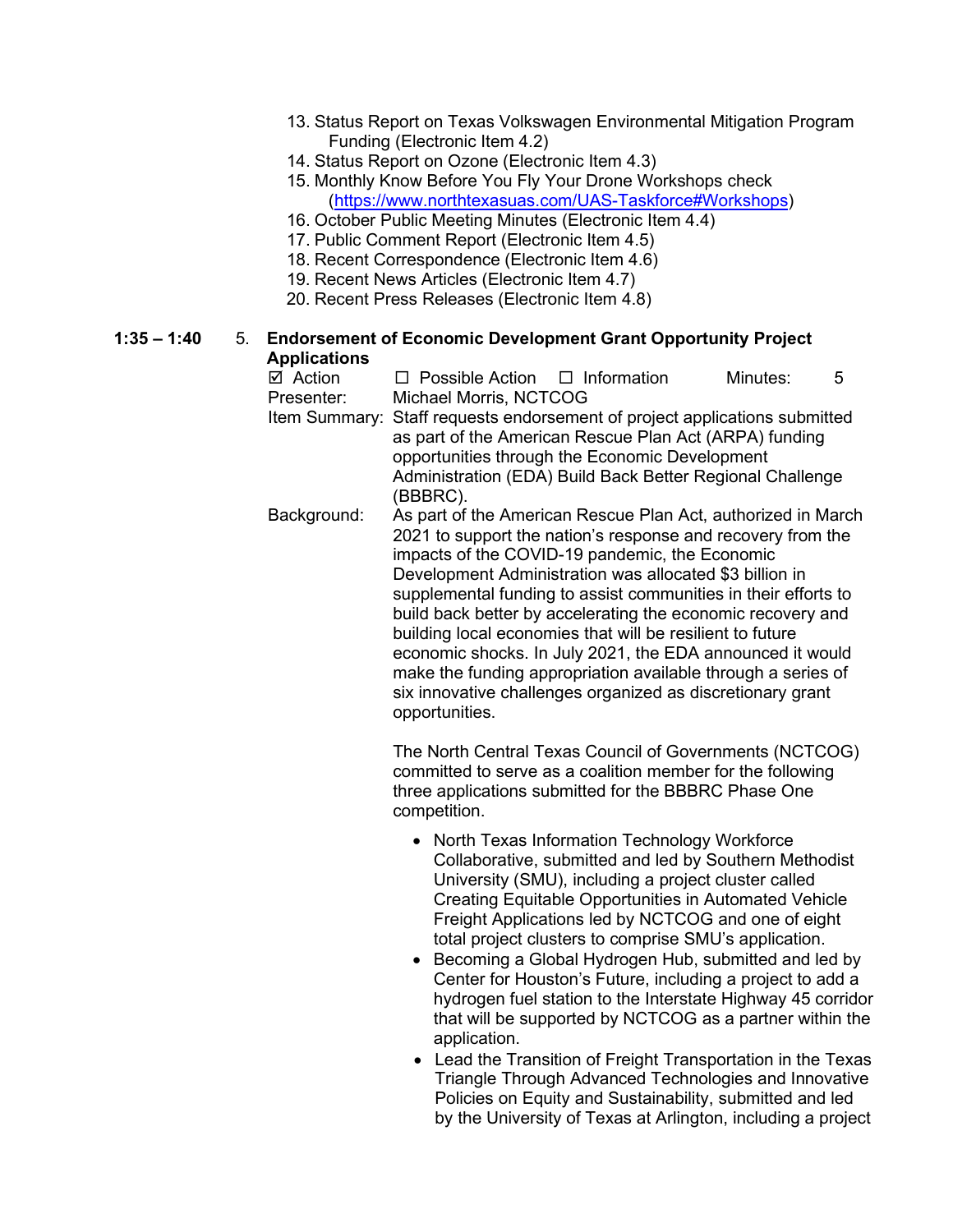to advance freight-oriented automated surface and aerial transportation applications supported by NCTCOG as a partner within the application.

Performance Measure(s) Addressed: Roadway, Administrative

#### **1:40 – 1:50** 6. **Letters of Support to Advance SH 183 Segment 2E in Tarrant and Dallas Counties**

 $\boxtimes$  Action  $\Box$  Possible Action  $\Box$  Information Minutes: 10 Presenter: Michael Morris, NCTCOG

- Item Summary: Staff will provide an update on the status of the North Tarrant Express Segment 2E project of SH 183 and ask for Regional Transportation Council approval to advance the project and request individual letters of support.
- Background: The RTC has been briefed several times over the last year on the nearly \$1 billion investment proposed for the North Tarrant Express project. These funds are being provided entirely by the private sector. This item is requesting reapproval for this project contained in Mobility 2045 as well as requesting other parties to write letters of support. The focus of the Regional Transportation Council's position will be first inquiring if the Legislative Budget Board must approve Segment 2E since it is already included in an active Texas Department of Transportation contract, and second, the importance of the project need as a result of the lane imbalances of the SH 183 project in Tarrant County. Electronic Item 6 contains support letters assembled to date.

Performance Measure(s) Addressed: Roadway, Safety

#### **1:50 – 1:55** 7. **High-Speed Rail Support for Texas Central Partners**

| $\boxtimes$ Action | $\Box$ Possible Action $\Box$ Information                                                                                                                                                                                                               |                                                                | Minutes: | 5 |
|--------------------|---------------------------------------------------------------------------------------------------------------------------------------------------------------------------------------------------------------------------------------------------------|----------------------------------------------------------------|----------|---|
| Presenter:         | Michael Morris, NCTCOG                                                                                                                                                                                                                                  |                                                                |          |   |
|                    | Item Summary: Staff will provide a status report on federal high-speed rail<br>approvals between Dallas and Houston. Action is requested for<br>approximately \$800,000 in funds for engineering purposes for<br>high-speed rail in the City of Dallas. |                                                                |          |   |
|                    |                                                                                                                                                                                                                                                         |                                                                |          |   |
|                    |                                                                                                                                                                                                                                                         |                                                                |          |   |
|                    |                                                                                                                                                                                                                                                         |                                                                |          |   |
| Background:        | Staff will summarize federal actions regarding high-speed rail                                                                                                                                                                                          |                                                                |          |   |
|                    | between Dallas and Houston. Action is needed for                                                                                                                                                                                                        |                                                                |          |   |
|                    | approximately \$800,000 in Regional Transportation Council                                                                                                                                                                                              |                                                                |          |   |
|                    | Local funds to loan to Texas Central Partners in order to                                                                                                                                                                                               |                                                                |          |   |
|                    |                                                                                                                                                                                                                                                         | advance the engineering of the City of Dallas Floodway         |          |   |
|                    |                                                                                                                                                                                                                                                         | Extension in partnership with the United States Army Corps of  |          |   |
|                    |                                                                                                                                                                                                                                                         | Engineers. This loan would use the standard 2.4% interest rate |          |   |
|                    |                                                                                                                                                                                                                                                         | and will include legal agreements for insuring repayment by    |          |   |
|                    | <b>Texas Central Partners.</b>                                                                                                                                                                                                                          |                                                                |          |   |
|                    |                                                                                                                                                                                                                                                         |                                                                |          |   |

Performance Measure(s) Addressed: Transit, Safety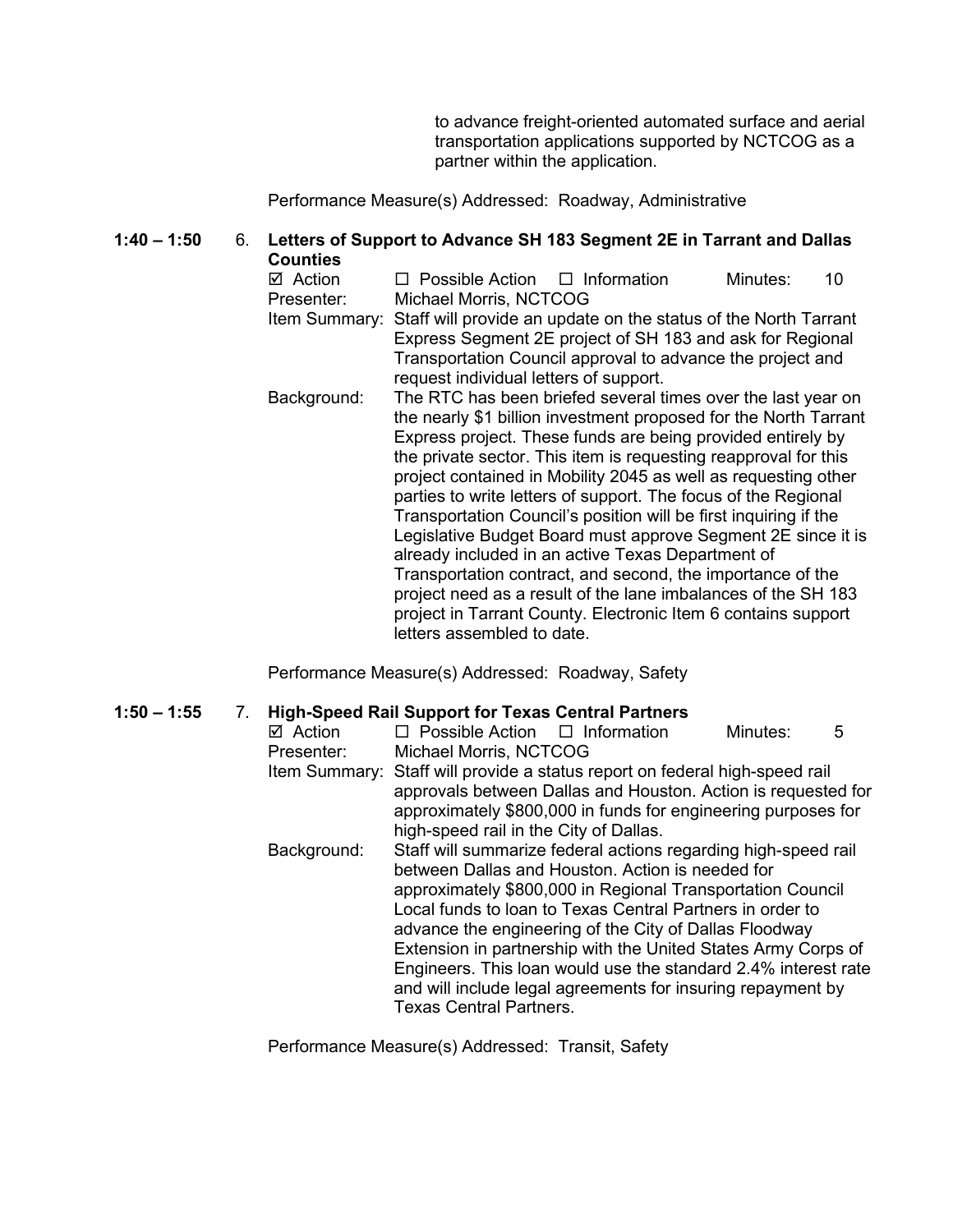# **1:55 – 2:05** 8. **2023-2026 Management and Operations, Regional/Air Quality, and Safety Funding Program**

 $\Box$  Action  $\Box$  Possible Action  $\Box$  Information Minutes: 10 Presenter: Christie Gotti, NCTCOG

- Item Summary: Approximately every four years, staff aggregates transportation items related to management and operations for funding approval. This item will present the process to identify those projects for 2023-2026 and reasons for the inclusion of a safety program.
- Background: The Transportation Department is frequently asked to conduct a series of transportation initiatives that include management and operations. The initiatives are best aggregated into an overall program conducted over several years. The existing program is being completed in 2022, therefore a continuation of existing and new initiatives will need to be in place prior to October 1, 2023. In addition, increased focused on transportation safety for all modes is proposed as part of a statewide partnership with the Texas Department of Transportation. It is anticipated that the 2023-2026 program will be for management and operations, Regional/Air Quality, and safety funding. Typically,50 percent or more of these funds are passed through to cities, counties, and transportation agencies for implementation. Electronic Item 8 contains additional details on the funding program.

Performance Measure(s) Addressed: Air Quality, Congestion, Safety

# **2:05 – 2:15** 9. **North Central Texas Council of Governments Demographic Forecast Status Report**

| $\Box$ Action | $\Box$ Possible Action $\Box$ Information                                |                                                                                                                                                                                              | Minutes: | 10 |
|---------------|--------------------------------------------------------------------------|----------------------------------------------------------------------------------------------------------------------------------------------------------------------------------------------|----------|----|
| Presenter:    | Dan Kessler, NCTCOG                                                      |                                                                                                                                                                                              |          |    |
|               | Item Summary: Staff will provide an update on ongoing efforts to develop |                                                                                                                                                                                              |          |    |
|               | Area.                                                                    | revised 2045 Population and Employment for the Metropolitan                                                                                                                                  |          |    |
| Background:   |                                                                          | The North Central Texas Council of Governments is currently<br>developing new forecasts of demographic activity out to the<br>year 2045, which will be used to support the oppoing update of |          |    |

year 2045, which will be used to support the ongoing update of Mobility 2045: the Metropolitan Transportation Plan for North Central Texas. An update on the status of demographic forecast estimates will be provided.

Performance Measure(s) Addressed: Roadway, Transit

# **2:15 – 2:25** 10. **Metropolitan Transportation Plan Update**

 $\Box$  Action  $\Box$  Possible Action  $\Box$  Information Minutes: 10 Presenter: Brendon Wheeler, NCTCOG Item Summary: Mobility 2045 was adopted by the Regional Transportation Council (RTC) on June 14, 2018. Staff will provide a report regarding efforts to update Mobility 2045 by June 2022, highlighting notable policy/program updates.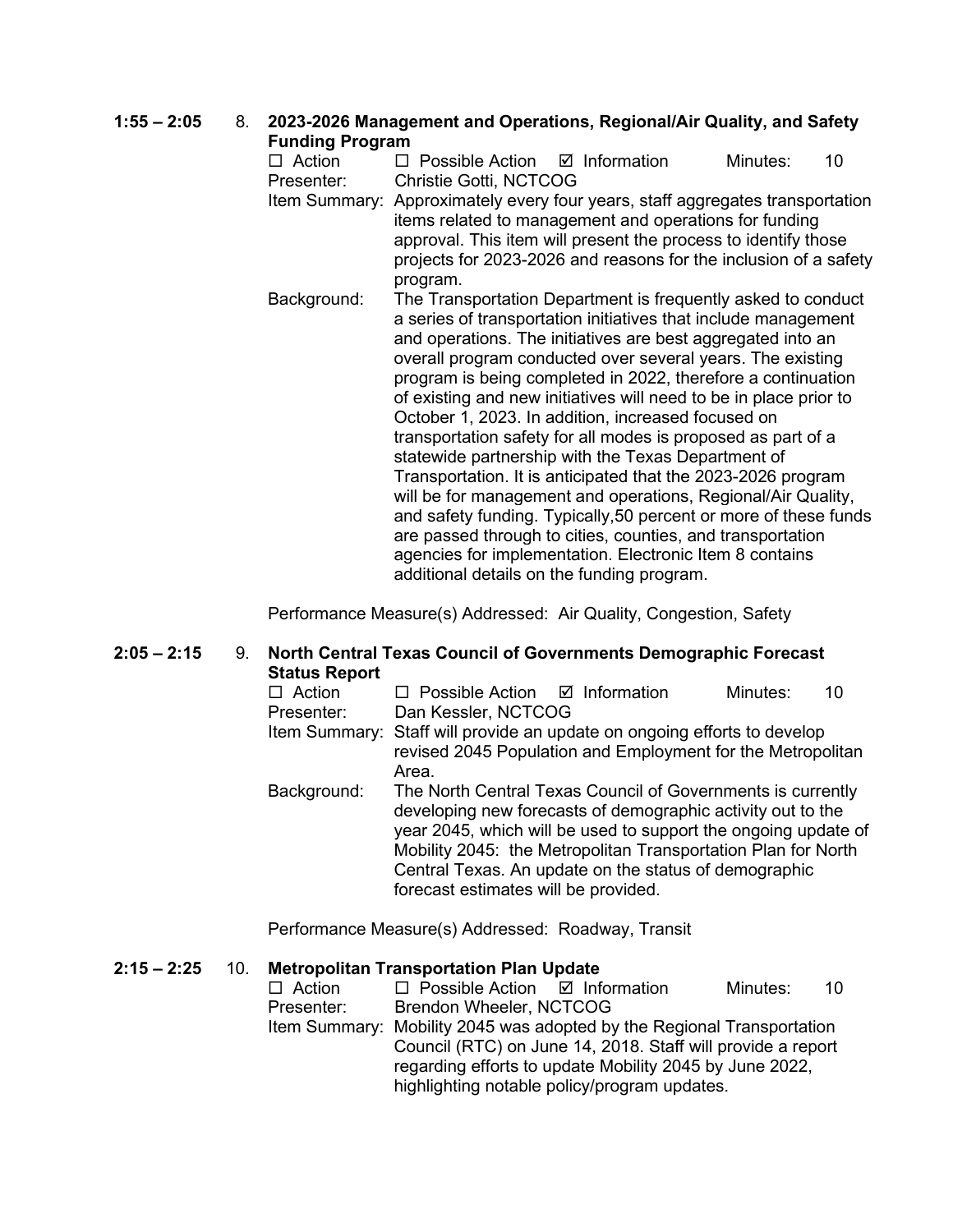Background: Following RTC adoption of Mobility 2045, staff and partner agencies have been working toward implementing the mobility plan. These efforts include planning and project development tasks, projects in construction, and coordination with the public and our transportation partners.

> Federal guidelines require the Dallas-Fort Worth region to update the long-range transportation plan a minimum of every four years. In addition, the Mobility 2045 Update must demonstrate transportation conformity. The updated plan will include a new financial plan and necessary refinements to projects in the current Mobility 2045 plan.

Performance Measure(s) Addressed: Roadway, Transit

# **2:25 – 2:35** 11. **Fiscal Year 2021/Fiscal Year 2022 Project Tracking Initiative**

 $\Box$  Action  $\Box$  Possible Action  $\Box$  Information Minutes: 10 Presenter: Brian Dell, NCTCOG Item Summary: Staff will provide the Council with a final report on the FY2021 Project Tracking Initiative and introduce the FY2022 project list. This effort is designed to maintain balanced federal funding levels and to expedite project delivery. Background: Almost every year, Regional Transportation Council-selected projects being implemented by local governments experience delays. While a one-year delay is of less consequence, projects tend to be delayed year after year. Over time, these delays led to the need to implement the Metropolitan Planning Organization Milestone Policy, which identifies projects that have not advanced to construction after being funded for at least ten years. However, a ten-year project review does not create an action plan soon enough to maintain the region's Congestion Mitigation and Air Quality Improvement Program, Surface Transportation Block Grant Program, and Transportation Alternatives Set Aside obligation balances. As a secondary line of offense, staff has implemented a project tracking initiative that highlights project schedule commitments to the Surface Transportation Technical Committee and the Regional Transportation Council on a regular basis and reports local agency progress toward the committed project development schedules. A list of projects that were scheduled to begin in FY2021 and their current status can be found in Electronic Item 11.1. A list of projects that are scheduled to begin in FY2022 and their current status can be found in Electronic Item 11.2. Additional details can be found in Electronic Item 11.3.

Performance Measure(s) Addressed: Roadway, Air Quality